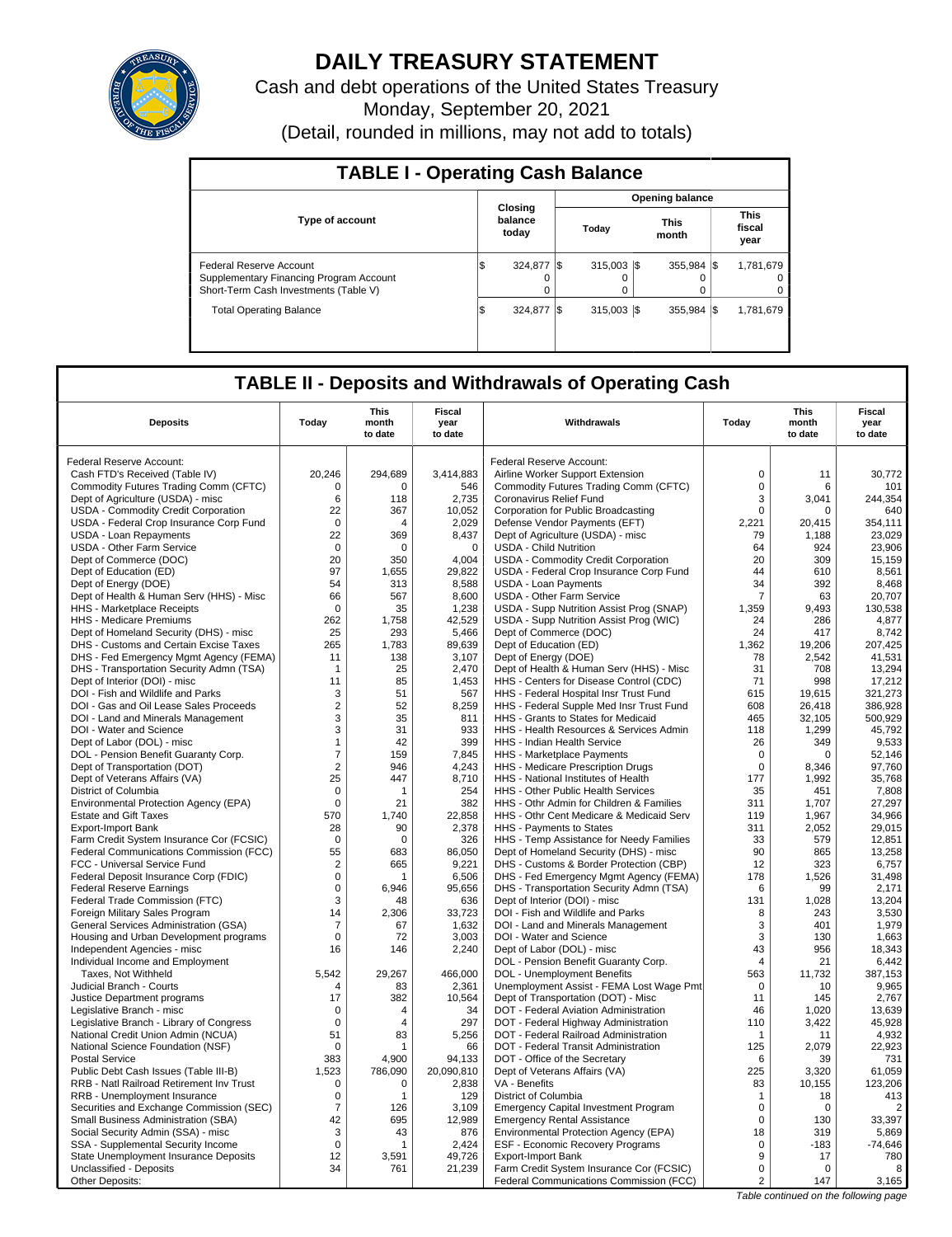| <b>Deposits</b>                                                               | Today        | <b>This</b><br>month<br>to date | Fiscal<br>year<br>to date | Withdrawals                                                                 | Today              | <b>This</b><br>month<br>to date   | <b>Fiscal</b><br>year<br>to date |  |
|-------------------------------------------------------------------------------|--------------|---------------------------------|---------------------------|-----------------------------------------------------------------------------|--------------------|-----------------------------------|----------------------------------|--|
| <b>Thrift Savings Plan Transfer</b>                                           | 61           | 1,416                           | 45,607                    | FCC - Universal Service Fund                                                | $\overline{27}$    | 174                               | 8,159                            |  |
|                                                                               |              |                                 |                           | Federal Deposit Insurance Corp (FDIC)                                       | $\Omega$           | 36                                | 874                              |  |
|                                                                               |              |                                 |                           | Federal Employees Insurance Payments                                        | 240                | 4,623                             | 86,612                           |  |
|                                                                               |              |                                 |                           | Federal Salaries (EFT)                                                      | 1,723              | 14,322                            | 203,636                          |  |
|                                                                               |              |                                 |                           | Federal Trade Commission (FTC)                                              | $\Omega$           | 8                                 | 537                              |  |
|                                                                               |              |                                 |                           | General Services Administration (GSA)                                       | 76                 | 1,577                             | 26,417                           |  |
|                                                                               |              |                                 |                           | Housing and Urban Development programs                                      | 123                | 5,226                             | 71,520                           |  |
|                                                                               |              |                                 |                           |                                                                             | 16                 |                                   | 3,800                            |  |
|                                                                               |              |                                 |                           | Independent Agencies - misc                                                 |                    | 211                               |                                  |  |
|                                                                               |              |                                 |                           | <b>Interest on Treasury Securities</b>                                      | $\Omega$           | 1.366                             | 287,014                          |  |
|                                                                               |              |                                 |                           | IRS - Advanced Child Tax Credit (EFT)                                       | $\mathbf 0$        | 13,291                            | 37,856                           |  |
|                                                                               |              |                                 |                           | IRS - Economic Impact Payments (EFT)                                        | $\mathbf 0$        | 1,022                             | 443,703                          |  |
|                                                                               |              |                                 |                           | IRS Tax Refunds Business (EFT)                                              | 16                 | 870                               | 29,287                           |  |
|                                                                               |              |                                 |                           | IRS Tax Refunds Individual (EFT)                                            | 120                | 6,164                             | 339,098                          |  |
|                                                                               |              |                                 |                           | Judicial Branch - Courts                                                    | 15                 | 81                                | 2,052                            |  |
|                                                                               |              |                                 |                           | Justice Department programs                                                 | 88                 | 1,687                             | 21,117                           |  |
|                                                                               |              |                                 |                           | Legislative Branch - misc                                                   | 0                  | 61                                | 1,204                            |  |
|                                                                               |              |                                 |                           | Legislative Branch - Library of Congress                                    | $\overline{2}$     | 14                                | 689                              |  |
|                                                                               |              |                                 |                           | <b>NASA</b>                                                                 | 87                 | 1,020                             | 19,428                           |  |
|                                                                               |              |                                 |                           | National Credit Union Admin (NCUA)                                          | $\mathbf{1}$       | 13                                | 2,760                            |  |
|                                                                               |              |                                 |                           | National Science Foundation (NSF)                                           | 27                 | 438                               | 6,754                            |  |
|                                                                               |              |                                 |                           | Postal Service Money Orders and Other                                       | 167                | 2,217                             | 41,498                           |  |
|                                                                               |              |                                 |                           | Public Debt Cash Redemp. (Table III-B)                                      | 1,560              | 772,151                           | 18,659,833                       |  |
|                                                                               |              |                                 |                           | Railroad Retirement Board (RRB) - misc                                      | $\mathbf 0$        | 4                                 | 49                               |  |
|                                                                               |              |                                 |                           | <b>RRB - Benefit Payments</b>                                               | $\overline{2}$     |                                   | 14,044                           |  |
|                                                                               |              |                                 |                           |                                                                             |                    | 1,158                             |                                  |  |
|                                                                               |              |                                 |                           | Securities and Exchange Commission (SEC)                                    | $\overline{7}$     | 111                               | 1,237                            |  |
|                                                                               |              |                                 |                           | Small Business Administration (SBA)                                         | 2,573              | 41,356                            | 684,735                          |  |
|                                                                               |              |                                 |                           | Social Security Admin (SSA) - misc                                          | 22                 | 229                               | 4,488                            |  |
|                                                                               |              |                                 |                           | SSA - Benefits Payments                                                     | 51                 | 63,653                            | 979,432                          |  |
|                                                                               |              |                                 |                           | SSA - Supplemental Security Income                                          | 8                  | 4,512                             | 54,724                           |  |
|                                                                               |              |                                 |                           | <b>Transportation Services</b>                                              | $\overline{2}$     | 148                               | 1,286                            |  |
|                                                                               |              |                                 |                           | Other Withdrawals:                                                          |                    |                                   |                                  |  |
|                                                                               |              |                                 |                           | Agency for Internat'l Development                                           | 50                 | 789                               | 20,834                           |  |
|                                                                               |              |                                 |                           | <b>Federal Financing Bank</b>                                               | 59                 | 243                               | 6,195                            |  |
|                                                                               |              |                                 |                           | <b>State Department</b>                                                     | 167                | 835                               | 17,596                           |  |
|                                                                               |              |                                 |                           | Thrift Savings Plan Transfer                                                | 65                 | 5,834                             | 77,437                           |  |
|                                                                               |              |                                 |                           | Unclassified                                                                | 2,441              | 17,780                            | 331,914                          |  |
|                                                                               |              |                                 |                           |                                                                             |                    |                                   |                                  |  |
| <b>Total Other Deposits</b><br>Change in Balance of Uncollected               | 61           | 3,037                           | 80,459                    | Total, Other Withdrawals                                                    | 2,783              | 44,069                            | 742,871                          |  |
| Funds                                                                         | 0            | $\pmb{0}$                       | $\mathbf 0$               |                                                                             |                    |                                   |                                  |  |
| <b>Transfers from Depositaries</b>                                            | 0            | 0                               | 0                         | <b>Transfers to Depositaries</b>                                            | $\mathbf 0$        | 0                                 | 0                                |  |
|                                                                               |              |                                 |                           |                                                                             |                    |                                   |                                  |  |
| <b>Total Federal Reserve Account</b>                                          | 29,528       | 1,146,167                       | 24,775,540                | <b>Total Federal Reserve Account</b>                                        | 19,654             | 1,177,274                         | 26,232,342                       |  |
| Short-Term Cash Investments:<br><b>Transfers from Federal Reserve Account</b> |              |                                 |                           | Short-Term Cash Investments:<br><b>Transfers to Federal Reserve Account</b> |                    |                                   |                                  |  |
| (Table V)                                                                     | $\Omega$     | $\Omega$                        | $\mathbf 0$               | (Table V)                                                                   | $\Omega$           | 0                                 |                                  |  |
|                                                                               | $29.528$ \\$ | 1,146,167                       |                           | Total Withdrawals (excluding transfers)                                     |                    |                                   |                                  |  |
| Total Deposits (excluding transfers)                                          |              |                                 | \$24,775,540              |                                                                             |                    | 19,654 \$ 1,177,274 \$ 26,232,342 |                                  |  |
|                                                                               |              |                                 |                           | Net Change in Operating Cash Balance                                        | l\$<br>$9.874$ \\$ |                                   | $-31,107$ \$ $-1,456,802$        |  |

## **TABLE III-A - Public Debt Transactions**

| <b>Issues</b>                                                                                                                                                                                                                                                                                                                                                                                                           | Today                                                | <b>This</b><br>month<br>to date                                                                                         | <b>Fiscal</b><br>year<br>to date                                                                                | <b>Redemptions</b>                                                                                                                                                                                                                                                                                                            | Today                                            | <b>This</b><br>month<br>to date                                                    | Fiscal<br>year<br>to date                                                                                                         |
|-------------------------------------------------------------------------------------------------------------------------------------------------------------------------------------------------------------------------------------------------------------------------------------------------------------------------------------------------------------------------------------------------------------------------|------------------------------------------------------|-------------------------------------------------------------------------------------------------------------------------|-----------------------------------------------------------------------------------------------------------------|-------------------------------------------------------------------------------------------------------------------------------------------------------------------------------------------------------------------------------------------------------------------------------------------------------------------------------|--------------------------------------------------|------------------------------------------------------------------------------------|-----------------------------------------------------------------------------------------------------------------------------------|
| Marketable:<br>Bills:<br><b>Regular Series</b><br>Cash Management Series<br>Notes<br><b>Bonds</b><br>Inflation-Protected Securities Increment<br><b>Federal Financing Bank</b><br>Nonmarketable:<br>United States Savings Securities:<br>Cash Issue Price<br>Interest Increment<br><b>Government Account Series</b><br>Hope Bonds<br><b>Domestic Series</b><br><b>Foreign Series</b><br>State and Local Series<br>Other | $\Omega$<br>782<br>$\Omega$<br>9<br>150,878<br>1,515 | $0 \,$ $\upbeta$<br>480,256 \$<br>150,005<br>106,222<br>26,555<br>5,446<br>ŋ<br>67<br>322<br>2,579,053<br>798<br>22,232 | 10,369,248<br>4,410,149<br>4,103,386<br>694,820<br>81,754<br>1,428<br>3,938<br>98,283,242<br>118,102<br>402,502 | Marketable:<br><b>Bills</b><br><b>Notes</b><br><b>Bonds</b><br><b>Federal Financing Bank</b><br>Nonmarketable:<br>United States Savings Securities<br><b>Government Account Series</b><br>Hope Bonds<br><b>Domestic Series</b><br><b>Foreign Series</b><br><b>State and Local Series</b><br>Other<br><b>Total Redemptions</b> | $\Omega$<br>38<br>151,663<br>1,517<br>153,222 \$ | 711,255 \$<br>35,000<br>0<br>519<br>2,598,935<br>3,232<br>22,146<br>$3,371,087$ \$ | 15,851,186<br>2,197,837<br>29,649<br>1,209<br>10,154<br>98,325,754<br>0<br>71,549<br>$\Omega$<br>97,580<br>401,878<br>116,986,795 |
| <b>Total Issues</b>                                                                                                                                                                                                                                                                                                                                                                                                     | $153,187$ \\$                                        | $3,370,957$ \\$                                                                                                         | 118,468,592                                                                                                     | Net Change in Public Debt Outstanding                                                                                                                                                                                                                                                                                         | $-36 S$                                          | $-130$ \\$                                                                         | 1,481,796                                                                                                                         |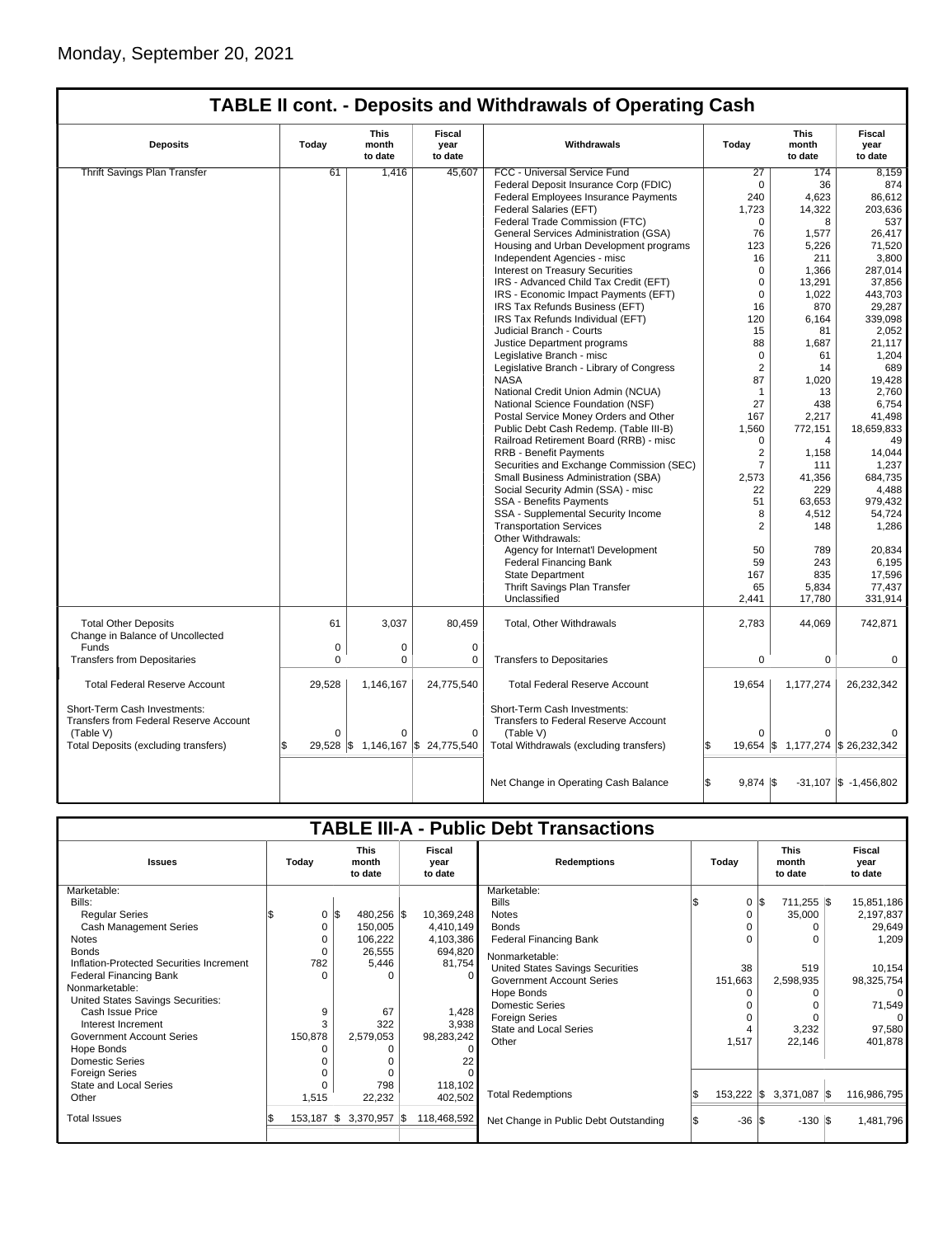| <b>TABLE III-B - Adjustment of Public Debt</b><br><b>Transactions to Cash Basis</b>                                                        |           |                           |            |                      |                                           |                                 |                           |  |  |
|--------------------------------------------------------------------------------------------------------------------------------------------|-----------|---------------------------|------------|----------------------|-------------------------------------------|---------------------------------|---------------------------|--|--|
| <b>Transactions</b>                                                                                                                        | Today     |                           |            |                      |                                           | <b>This</b><br>month<br>to date | Fiscal<br>year<br>to date |  |  |
| Public Debt Cash Issues:<br>Public Debt Issues (Table III-A)<br>Premium on New Issues                                                      | 1\$       | 153,187<br>O              | l\$        | 3,370,957<br>542     | \$18,468,592<br>22,767                    |                                 |                           |  |  |
| Discount on New Issues:<br>Bills (-)<br>Bonds and Notes (-)<br>Federal Financing Bank (-)                                                  |           | 0<br>0<br>0               |            | 108<br>480<br>U      | 2,808<br>30,370                           |                                 |                           |  |  |
| Government Account Transactions (-)<br>Hope Bonds (-)<br>Interest Increment on United States                                               |           | 150,878<br>U              |            | 2,579,053<br>n       | 98,283,242                                |                                 |                           |  |  |
| Savings Securities (-)<br>Inflation-Protected Securities Increment<br><b>Total Public Debt Cash Issues</b>                                 |           | 3<br>782                  |            | 322<br>5.446         | 3.938<br>80,190                           |                                 |                           |  |  |
| Deposited in Federal Reserve Account<br>Public Debt Cash Redemptions:<br>Public Debt Redemptions (Table III-A)                             | \$<br>l\$ | 1,523<br>153,222          | 1\$<br>I\$ | 786,090<br>3,371,087 | \$20,090,810<br>\$16,986,795              |                                 |                           |  |  |
| Premium on Debt Buyback Operation<br>Discount on Debt Buyback Operation (-)<br>Federal Financing Bank (-)                                  |           | $\Omega$<br>$\Omega$<br>0 |            | 0<br>o<br>U          | n<br>1,209                                |                                 |                           |  |  |
| Government Account Transactions (-)<br>Hope Bonds (-)<br><b>Total Public Debt Cash Redemptions</b><br>Withdrawn from Federal Reserve Acct. | l\$       | 151,663<br>O<br>1,560     | 1\$        | 2,598,935<br>O       | 98,325,754<br>O<br>772,151   \$18,659,833 |                                 |                           |  |  |

| <b>TABLE III-C - Debt Subject to Limit</b>                                        |                             |                                                                                                     |                           |                           |  |  |  |  |  |  |
|-----------------------------------------------------------------------------------|-----------------------------|-----------------------------------------------------------------------------------------------------|---------------------------|---------------------------|--|--|--|--|--|--|
|                                                                                   | Closing                     | Opening balance                                                                                     |                           |                           |  |  |  |  |  |  |
| <b>Balance Transactions</b>                                                       | balance<br>todav            | Today                                                                                               | <b>This</b><br>month      | Fiscal<br>year            |  |  |  |  |  |  |
| Debt Held by the Public<br>Intragovernmental Holdings<br><b>Total Public Debt</b> | \$22,272,829<br>6,154,358   | \$22,278,262<br>6.148.962                                                                           | \$22,254,544<br>6,172,774 | \$21,018,952<br>5,926,439 |  |  |  |  |  |  |
| Outstanding<br>Less: Debt Not<br>Subject to Limit:                                | 28,427,188                  | 28,427,223                                                                                          | 28,427,317                | 26,945,391                |  |  |  |  |  |  |
| Other Debt                                                                        | 478                         | 478                                                                                                 | 478                       | 478                       |  |  |  |  |  |  |
| <b>Unamortized Discount</b>                                                       | 19,219                      | 19,254                                                                                              | 19.348                    | 17,271                    |  |  |  |  |  |  |
| <b>Federal Financing Bank</b>                                                     | 6,053                       | 6,053                                                                                               | 6,053                     | 7,262                     |  |  |  |  |  |  |
| Hope Bonds<br>Plus: Other Debt Subject to Limit<br>Guaranteed Debt of             | n                           | n                                                                                                   | n                         | n                         |  |  |  |  |  |  |
| Government Agencies                                                               | $\Omega$                    | $\Omega$                                                                                            | 0                         | $\Omega$                  |  |  |  |  |  |  |
| <b>Total Public Debt</b><br>Subject to Limit                                      |                             | $\frac{1}{2}$ 28,401,438 $\frac{1}{2}$ 28,401,438 $\frac{1}{2}$ 28,401,438 $\frac{1}{2}$ 26,920,380 |                           |                           |  |  |  |  |  |  |
| <b>Statutory Debt Limit</b>                                                       | $$28,401,463$ $$28,401,463$ |                                                                                                     | \$28,401,463              | SUSP-1                    |  |  |  |  |  |  |
|                                                                                   |                             |                                                                                                     |                           |                           |  |  |  |  |  |  |

See Footnote

| <b>TABLE IV - Federal Tax Deposits</b>                                                                                                                                                                                                 |                                                        |                                                            |                                                                      |  |  |  |  |  |  |  |
|----------------------------------------------------------------------------------------------------------------------------------------------------------------------------------------------------------------------------------------|--------------------------------------------------------|------------------------------------------------------------|----------------------------------------------------------------------|--|--|--|--|--|--|--|
| Classification                                                                                                                                                                                                                         | Today                                                  | <b>This</b><br>month<br>to date                            | Fiscal<br>year<br>to date                                            |  |  |  |  |  |  |  |
| Withheld Income and Employment Taxes<br>Individual Income Taxes<br><b>Railroad Retirement Taxes</b><br>Excise Taxes<br><b>Corporation Income Taxes</b><br><b>Federal Unemployment Taxes</b><br>Estate and Gift Taxes & Misc IRS Rcpts. | l\$<br>$20,015$ \$<br>963<br>35<br>18<br>115<br>1<br>1 | 172,341 \$<br>43.021<br>291<br>3,752<br>83,294<br>24<br>75 | 2,670,197<br>376,927<br>5,154<br>70,663<br>393,136<br>6,378<br>4,613 |  |  |  |  |  |  |  |
| Total                                                                                                                                                                                                                                  | \$<br>21,149                                           | 1\$<br>302,798                                             | 1\$<br>3,527,068                                                     |  |  |  |  |  |  |  |
| Cash Federal Tax Deposits:<br>Direct<br><b>Through Depositaries</b>                                                                                                                                                                    | \$<br>20,219                                           | 27 S<br>1,529<br>293,160                                   | l\$<br>29,990<br>3,384,893                                           |  |  |  |  |  |  |  |
| <b>Total Cash FTD's</b>                                                                                                                                                                                                                | \$<br>20,246 \$                                        | 294,689                                                    | 1\$<br>3,414,883                                                     |  |  |  |  |  |  |  |
| <b>Inter-agency Transfers</b>                                                                                                                                                                                                          | 903                                                    | 8,109                                                      | 112,185                                                              |  |  |  |  |  |  |  |
| Total                                                                                                                                                                                                                                  | \$<br>21,149                                           | 1\$<br>302,798                                             | Ι\$<br>3,527,068                                                     |  |  |  |  |  |  |  |
|                                                                                                                                                                                                                                        |                                                        |                                                            |                                                                      |  |  |  |  |  |  |  |

|                                              |   |                           |     |          |    |          | טעט ו טטעו |          |  |  |
|----------------------------------------------|---|---------------------------|-----|----------|----|----------|------------|----------|--|--|
| <b>TABLE V - Short-Term Cash Investments</b> |   |                           |     |          |    |          |            |          |  |  |
|                                              |   | <b>Type of Depositary</b> |     |          |    |          |            |          |  |  |
| <b>Balance Transactions</b>                  |   |                           |     |          |    |          | Total      |          |  |  |
|                                              | А |                           |     | в        | С  |          |            |          |  |  |
| Opening Balance Today<br>Deposits:           | S | $\Omega$                  | l\$ | 0        | ß. | 0        | IS.        | ŋ        |  |  |
| <b>Transfers to Depositaries</b>             |   | $\Omega$                  |     | $\Omega$ |    | 0        |            |          |  |  |
| Special Direct Investment                    |   | 0                         |     | 0        |    | 0        |            |          |  |  |
| Term Investment                              |   | 0                         |     | 0        |    | 0        |            |          |  |  |
| Repo Investment                              |   | $\Omega$                  |     | $\Omega$ |    | O        |            |          |  |  |
| Withdrawals:                                 |   |                           |     |          |    |          |            |          |  |  |
| <b>Treasury Initiated</b>                    |   | $\Omega$                  |     | $\Omega$ |    | $\Omega$ |            |          |  |  |
| Depositary Initiated                         |   | O                         |     | o        |    | 0        |            |          |  |  |
| <b>Special Direct Investment</b>             |   | 0                         |     | U        |    | 0        |            |          |  |  |
| <b>Term Investment</b>                       |   | $\Omega$                  |     | $\Omega$ |    | 0        |            |          |  |  |
| Repo Investment                              |   | $\Omega$                  |     | $\Omega$ |    | $\Omega$ |            | $\Omega$ |  |  |
|                                              |   |                           |     |          |    |          |            |          |  |  |
| Closing Balance Today                        |   | $\Omega$                  | I\$ | 0        | S  | 0        | IS         |          |  |  |

| <b>TABLE VI - Income Tax Refunds Issued</b> |     |       |     |                                 |  |                           |  |  |  |
|---------------------------------------------|-----|-------|-----|---------------------------------|--|---------------------------|--|--|--|
| <b>Classification</b>                       |     | Today |     | <b>This</b><br>month<br>to date |  | Fiscal<br>year<br>to date |  |  |  |
| IRS - Advanced Child Tax Credit (Checks)    | I\$ | 0     | 1\$ | $1.874$ S                       |  | 8,033                     |  |  |  |
| IRS - Advanced Child Tax Credit (EFT)       |     | 0     |     | 13.291                          |  | 37.856                    |  |  |  |
| IRS - Economic Impact Payments (Checks)     |     | 0     |     | 755                             |  | 86.818                    |  |  |  |
| IRS - Economic Impact Payments (EFT)        |     | 0     |     | 1.022                           |  | 443.703                   |  |  |  |
| IRS Tax Refunds Business (Checks)           |     | 73    |     | 3.333                           |  | 66.630                    |  |  |  |
| IRS Tax Refunds Business (EFT)              |     | 16    |     | 870                             |  | 29,287                    |  |  |  |
| IRS Tax Refunds Individual (Checks)         |     | 10    |     | 2,687                           |  | 64.617                    |  |  |  |
| IRS Tax Refunds Individual (EFT)            |     | 120   |     | 6.164                           |  | 339.098                   |  |  |  |
|                                             |     |       |     |                                 |  |                           |  |  |  |

### **Daily Treasury Statement Footnotes:**

### **General Footnotes and Statements:**

This statement summarizes the United States Treasury's cash and debt operations for the Federal Government. Treasury's operating cash is maintained in an account at the Federal Reserve Bank of New York and in short-term cash investments. Treasury minimized and then suspended its short-term cash investment program beginning in November 2008, but anticipates investing again when market conditions warrant. Major information sources include: Federal Reserve Banks, Treasury Regional Financial Centers, Internal Revenue Service Centers, various electronic systems, and information on the Public Debt. Information is presented on a modified cash basis. Deposits are reflected as received and withdrawals are reflected as processed.SOURCE: Bureau of the Fiscal Service, Department of the Treasury. Note: The Daily Treasury Statement (DTS) is available by 4:00 p.m. the following business day on the Fiscal Service website https://fiscal.treasury.gov/reports-statements/dts/. For more information, call the Cash Reporting Branch at 202-874-9789.

### **TABLE III-A – Public Debt Transactions**

Stated at face value except for savings and retirement plan securities which are stated at current redemption value.